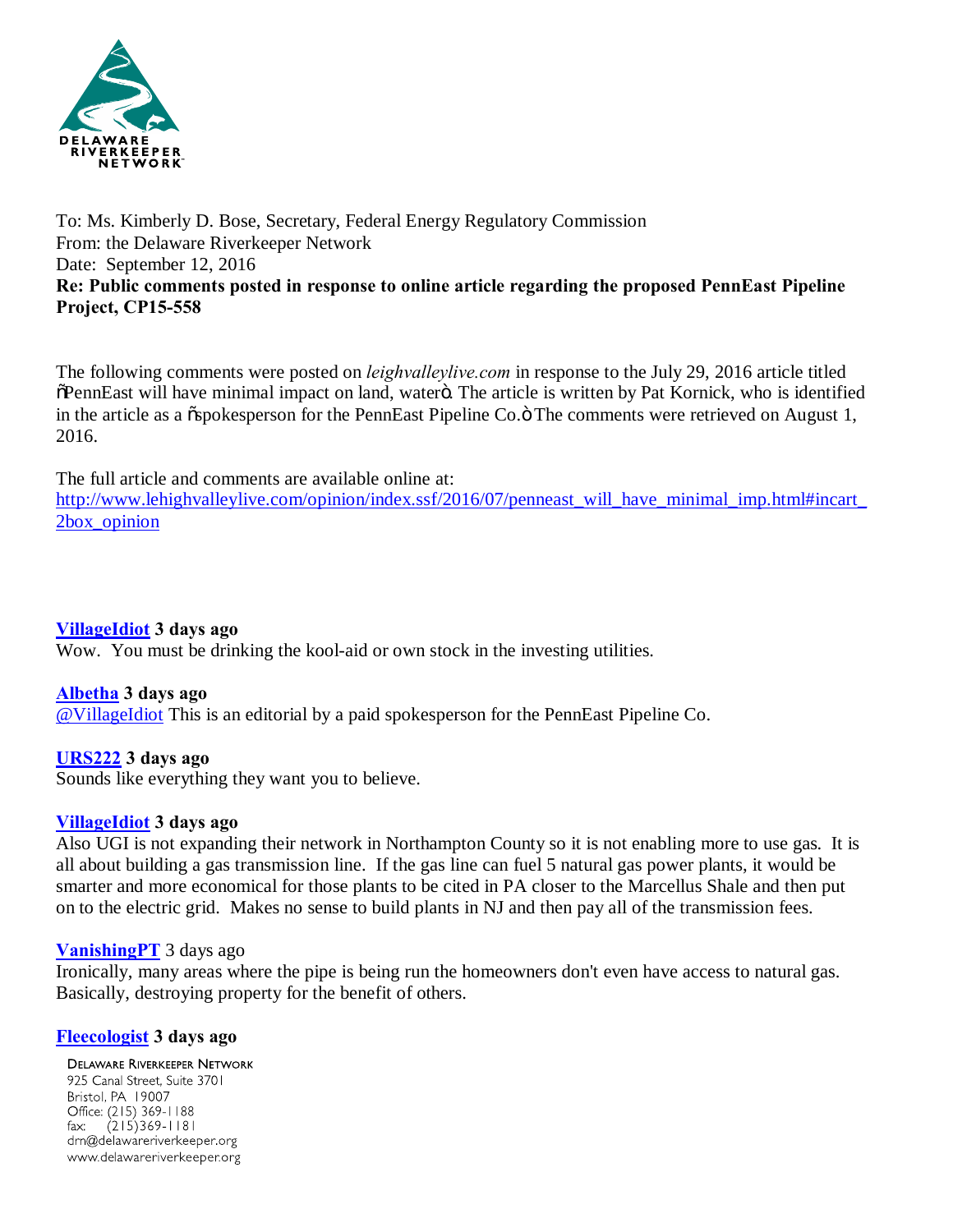The pipeline leads straight to a shipping port on the Delaware River. But yeah, the gas will benefit Pennsylvanians. Well, a couple of them anyway. :-)

## **[Madam W](http://connect.lehighvalleylive.com/user/Madam W/index.html) 3 days ago**

[@Fleecologist](http://connect.lehighvalleylive.com/user/fleecidation/index.html) Can't help but wonder who they''ll be selling the gas to...

## **[FTR](http://connect.lehighvalleylive.com/user/stapesPA/index.html) 3 days ago**

Nice propaganda piece.

## **[macdadG](http://connect.lehighvalleylive.com/user/macdadg/index.html) 3 days ago**

The maps available are so vague... Can someone please furnish a detailed map Specially, thru Bethlehem township or lower Northampton co.

## **[macdadG](http://connect.lehighvalleylive.com/user/macdadg/index.html) 3 days ago**

All the maps provided are extremely vague

## **[macdadG](http://connect.lehighvalleylive.com/user/macdadg/index.html) 3 days ago**

Map is so old It shows old starlight drive in at corner of freemansburg and mine lane.... Been at least 10 years since houses built there Looks like kids playing at farmersville elementary Will be 50 yards away at recess That thing blows and kids are toast Even in classrooms.....

## **[macdadG](http://connect.lehighvalleylive.com/user/macdadg/index.html) 3 days ago**

Seriously, Running it next to st Luke's Anderson hospital? And I only looked at one small section of map

## **[macdadG](http://connect.lehighvalleylive.com/user/macdadg/index.html) 2 days ago**

Blasts happen !! Google it...... Next to schools make no sense

## **[macdadG](http://connect.lehighvalleylive.com/user/macdadg/index.html) 2 days ago**

Thanks for compliment, calling me Einstein,sweet So bob smith...u will really appreciate That brand new Modern High tech pipeline Yea it blew up in Brooke County West Virginia You can watch it on Rachel Maddow, Google it... Like I said.........boom

## **[macdadG](http://connect.lehighvalleylive.com/user/macdadg/index.html) 3 days ago**

Shut down the frackers Pa gets nothing out of this except

Page **2** of **13**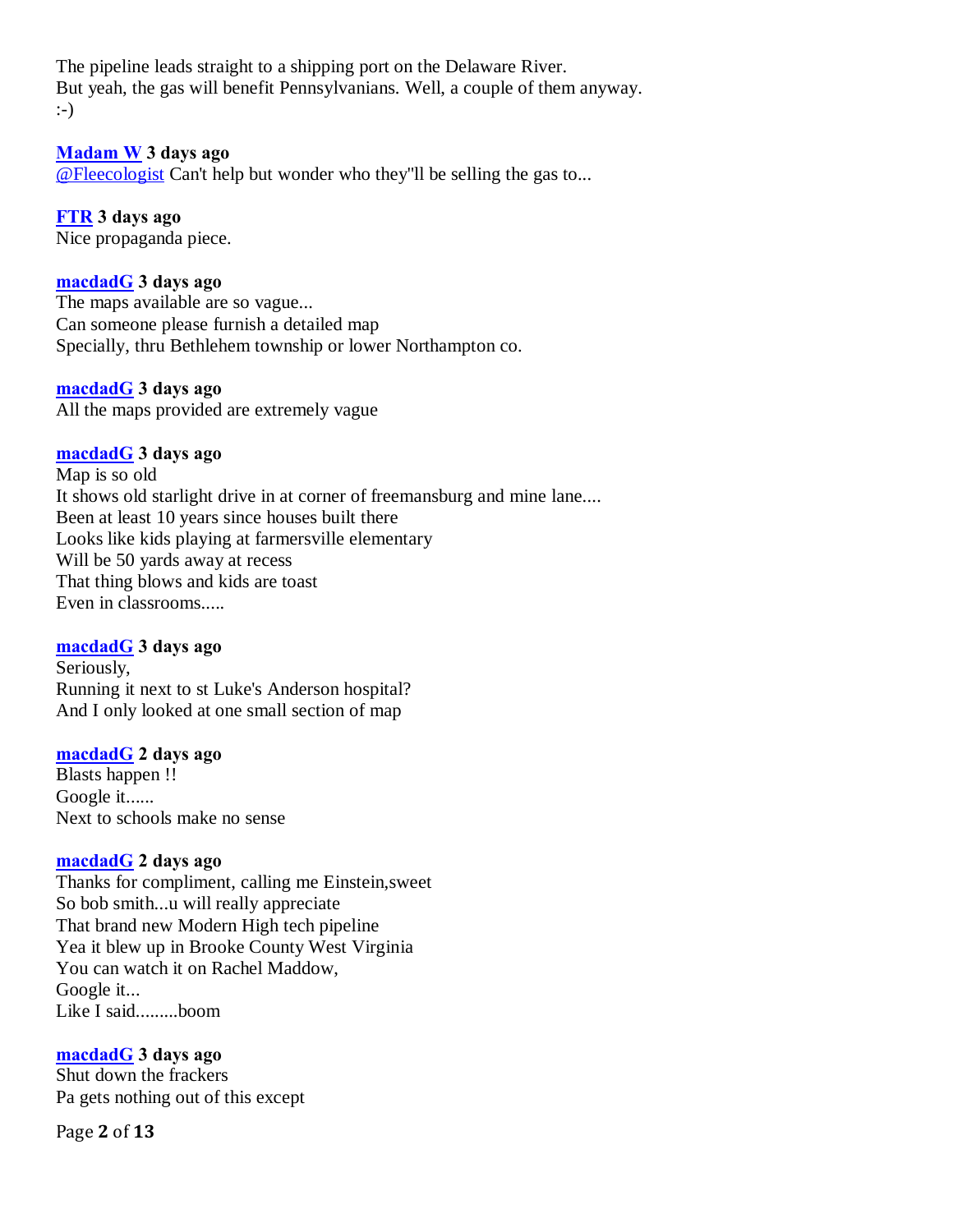Pollution, unsafe drinking water, health problems for kids and grandkids, pipeline thru our neighborhood w potentially Catastrophic consequences,,,,,,,,, Absolutely no benefits

## **[Shamwow Chiapet](http://connect.lehighvalleylive.com/user/Shamwow Chiapet/index.html) 3 days ago**

"PennEast will have *minimal* impact on land, water"

Something something Flint, Michigan something something.

I find the claim very hard to believe. Define "minimal".

## **[macdadG](http://connect.lehighvalleylive.com/user/macdadg/index.html) 3 days ago**

Frack penn east Before they frack you

## **[macdadG](http://connect.lehighvalleylive.com/user/macdadg/index.html) 3 days ago**

Pat Kornick, Everyone knows you're reading this... When the pipeline blows And the kids,at farmersville get burnt beyond recognition How long til you shut off the gas After the fires go out When can the parents recover the remains

## **[macdadG](http://connect.lehighvalleylive.com/user/macdadg/index.html) 3 days ago**

Hey Pat, Hard to make out w fuzzy maps I'd say about 1 mile from Palmer Elementary Still in blast zone I'd say..... At that distance could still be death, burns, internal injuries from blast, hearing loss, breathing problems, soft tissue injuries... Anything to say to parents now ?!

## **[macdadG](http://connect.lehighvalleylive.com/user/macdadg/index.html) 2 days ago**

Google... Brooke county, west Va Watch the fireworks from a brand new pipeline...yea FlagShare

## **[macdadG](http://connect.lehighvalleylive.com/user/macdadg/index.html) 2 days ago**

I'm in impact zone

## **[macdadG](http://connect.lehighvalleylive.com/user/macdadg/index.html) 2 days ago**

Don't want my wife of 34 years burned to death Don't want kids,w disfiguring injuries Don't want neighbors melting Saved lives most of my life And not letting this,slide,by

Page **3** of **13**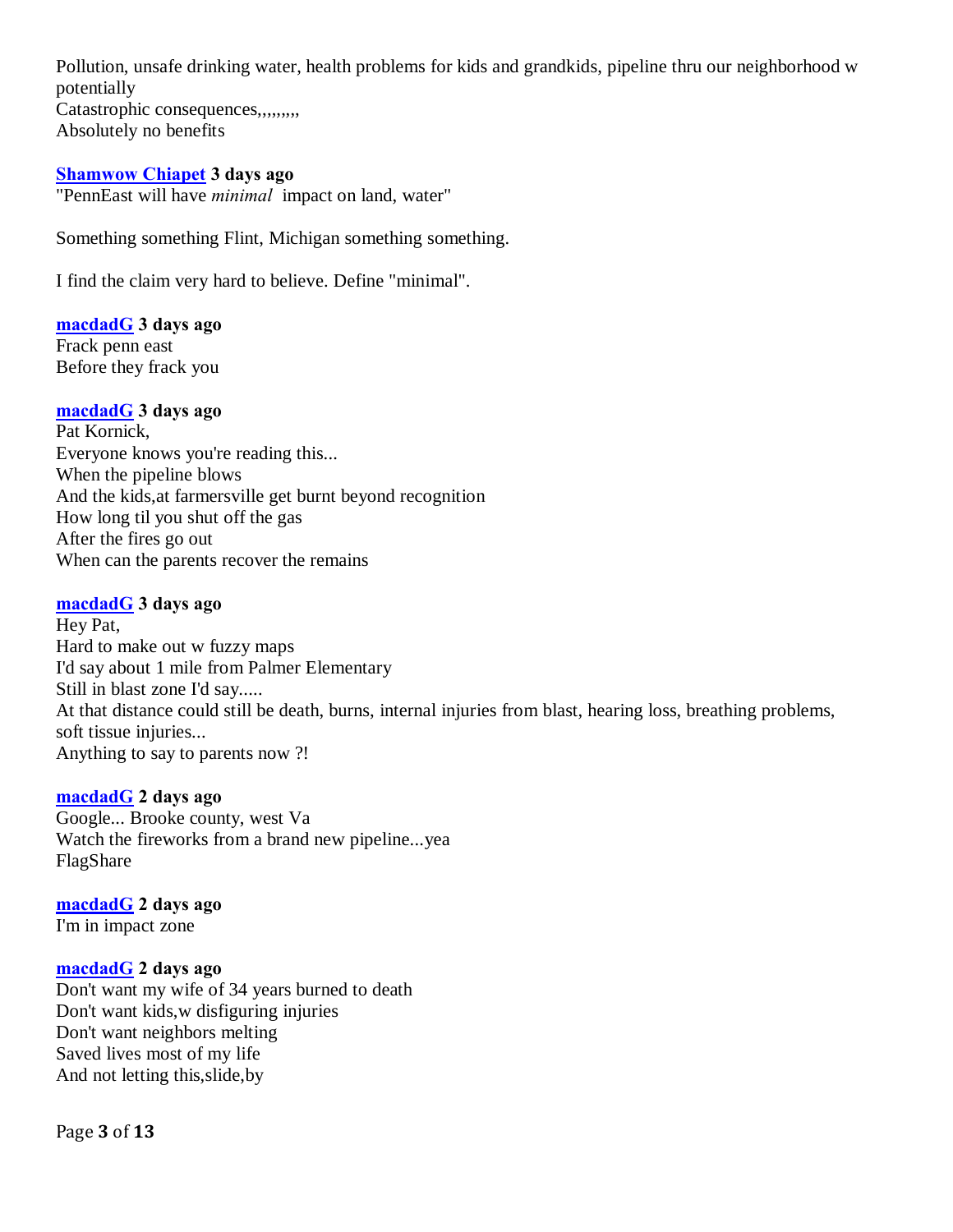## **[EileenA](http://connect.lehighvalleylive.com/user/EileenA/index.html) 2 days ago**

[@macdadG](http://connect.lehighvalleylive.com/user/macdadg/index.html) If the Penn east pipeline blows, everything in a 1,000 foot diameter will be incinerated. Oh, and your homeowner's insurance won't cover it. I already checked

## **[EileenA](http://connect.lehighvalleylive.com/user/EileenA/index.html) 2 days ago**

All lies. The pipeline isn't for local use, it's for exporting gas overseas. PA and NJ will bear all the risks of pollution and explosions while the corporation takes all the profits

## **[peterkc](http://connect.lehighvalleylive.com/user/peterkc1/index.html) 2 days ago**

[@JDoggLehigh](http://connect.lehighvalleylive.com/user/jeremy_kube/index.html) [@EileenA](http://connect.lehighvalleylive.com/user/EileenA/index.html) The solution that's best for PA is to stop fracking altogether -- stop polluting our air, soil, & water and stop driving people off their property because their kids and livestock are getting sick & dying.

Leakage from natural gas pipelines & pumping stations is such a huge problem that the total global warming impact of natural gas is the same as if people were burning coal. A leak in California went on for weeks and weeks, until the gas company was forced to take action.

FERC does not live up to its responsibility to protect people and the environment; it has a long record of working for the energy companies, supporting whatever they want (sometimes with some minor tweaks to make it look like they are doing their job).

## **[macdadG](http://connect.lehighvalleylive.com/user/macdadg/index.html) 2 days ago**

JJM, Explosions are minimal... Thanks for proving my point Explosions are a possibility close to elementary schools In the path... Never endanger CHILDREN!!! Guess it's not your kids

## **[EileenA](http://connect.lehighvalleylive.com/user/EileenA/index.html) 2 days ago**

[@JJMcK](http://connect.lehighvalleylive.com/user/JJMcK1/index.html) [@EileenA](http://connect.lehighvalleylive.com/user/EileenA/index.html) It won't provide many jobs when it's built and local labor won't be used to build it

## **[Scott Flurer](http://connect.lehighvalleylive.com/user/scott_flurer/index.html) 2 days ago**

WOW. Did not see that coming. An opinion from someone who works for the pipeline that the pipeline would be OK. I saw that in the headline.

#### **[macdadG](http://connect.lehighvalleylive.com/user/macdadg/index.html) 2 days ago**

Germany has stopped fracking New,York,state,has stopped frackers Time to end it here And pipeline

## **[macdadG](http://connect.lehighvalleylive.com/user/macdadg/index.html) 2 days ago**

Pipeline accidents in USA 3 every 4 days

#### **[Disgusted taxpayer](http://connect.lehighvalleylive.com/user/Disgusted taxpayer/index.html) 2 days ago**

Fracking is destroying the land, air and water in Pa. . . . A horrible man made environmental disaster. Now they want to ship their gas by pipeline and destroy more land. It's all about the money for big business not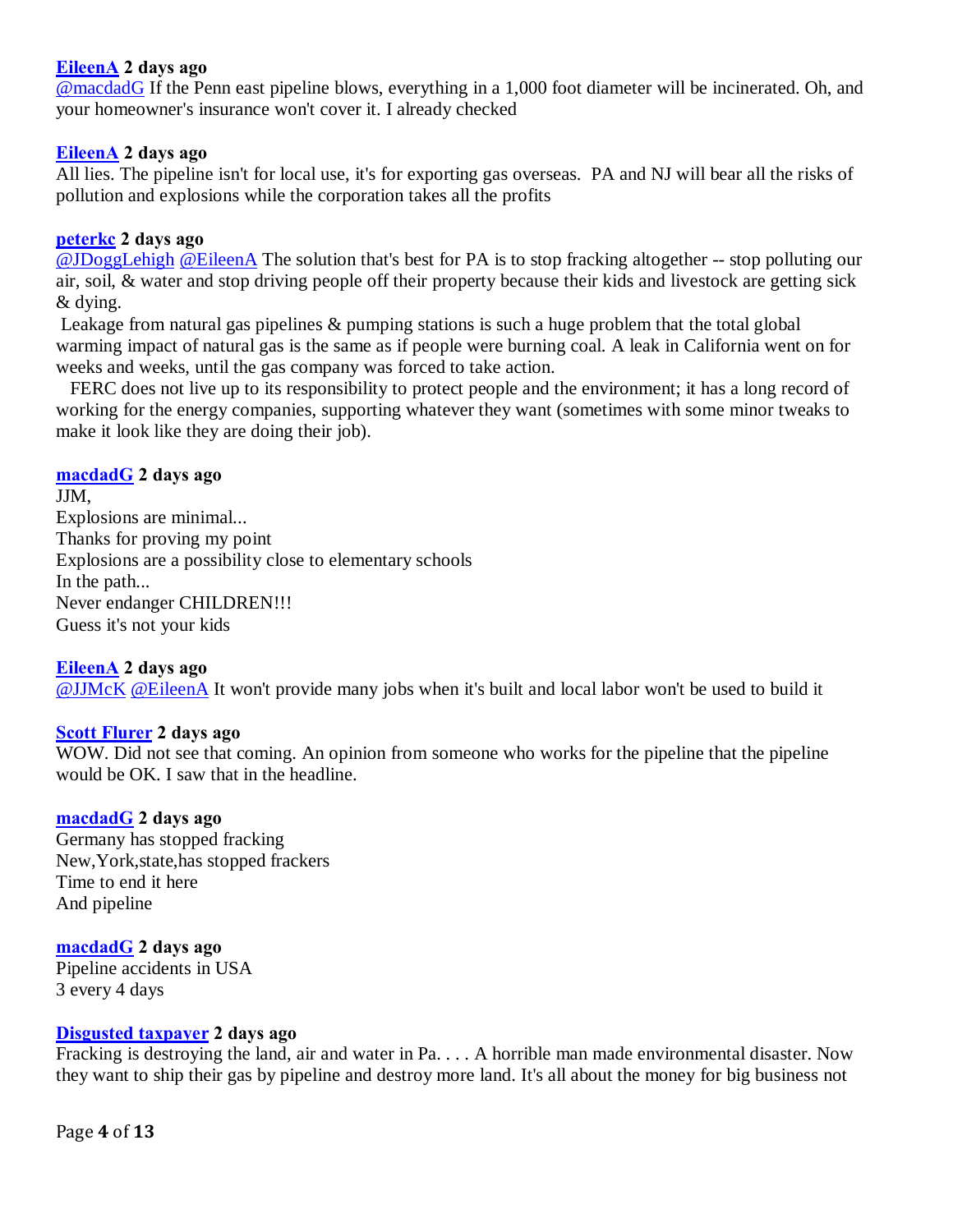the people of this country. Top it off with Corbett giving them a break on natural gas tax extraction. Anybody who pollutes fresh drinking water and deep ground water should face the firing squad.

## **[EileenA](http://connect.lehighvalleylive.com/user/EileenA/index.html) 2 days ago**

[@JJMcK](http://connect.lehighvalleylive.com/user/JJMcK1/index.html) Solar and wind farms don't blow up and poison the water supply

## **[Shamwow Chiapet](http://connect.lehighvalleylive.com/user/Shamwow Chiapet/index.html) 2 days ago**

[@PPSVII](http://connect.lehighvalleylive.com/user/pburg/index.html) [@EileenA](http://connect.lehighvalleylive.com/user/EileenA/index.html) [@JJMcK](http://connect.lehighvalleylive.com/user/JJMcK1/index.html) None of PA's natural gas customers will be benefiting from what travels through this pipeline. I would gladly have UGI remove my gas feed if wind and solar were up and running.

## **[Shamwow Chiapet](http://connect.lehighvalleylive.com/user/Shamwow Chiapet/index.html) 2 days ago**

[@PPSVII](http://connect.lehighvalleylive.com/user/pburg/index.html) [@Disgusted taxpayer](http://connect.lehighvalleylive.com/user/Disgusted taxpayer/index.html) I would prefer wind or solar but for some reason, while the technology is here, the country is very slow to make it available and affordable to consumers. Unlike natural gas and petroleum products. It's also kind of unfair to call out someone for not walking the walk when the alternatives to natural gas and petroleum products aren't very easy for consumers to find or afford.

I would be driving a fully electric car right now but again there is little support out there right now for those vehicles such as charging stations and choice.

## **[macdadG](http://connect.lehighvalleylive.com/user/macdadg/index.html) 2 days ago**

Frackers benefit no one... In Pennsylvania Sending this stuff overseas

## **[macdadG](http://connect.lehighvalleylive.com/user/macdadg/index.html) 2 days ago**

Penn East provides fuzzy map 10+ yrs old To keep people from being aware.... This is in their neighborhoods, by their kids schools Right next to hospital

,,, Bethlehem township, Palmer and Nazareth This runs right next to Farmersville elementary, Palmer elementary and st Luke's Anderson hospital Within 1-2 miles of Freedom and Easton High schools And Nazareth Middle School... ,,,,Leak or explosion these kids,are in trouble ...... This isn't Montana...this is a densely populated area

# **[macdadG](http://connect.lehighvalleylive.com/user/macdadg/index.html) 2 days ago**

Pat Kornick, These natural gases leaks, fires Can go on for a long time after explosion... Care to share a worst case scenario?!

.....

Funny no one is worrying about solar panels currently Next to Moravian Academy killing anyone.. U,can see them from 22 by 33

## **[macdadG](http://connect.lehighvalleylive.com/user/macdadg/index.html) 2 days ago**

Page **5** of **13**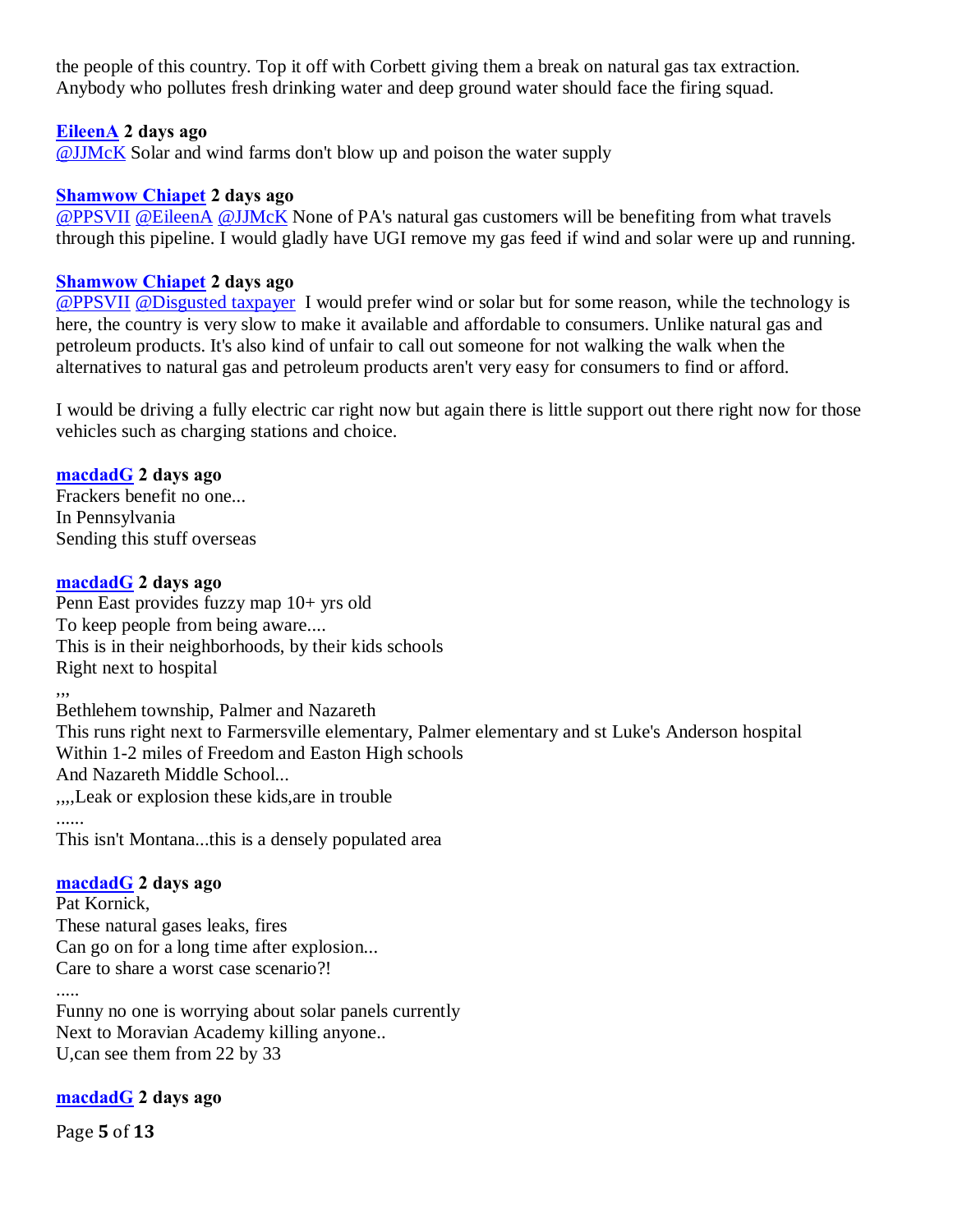What are plans for mass evacuation.... ,,,,,,if farmersville elementary blows up What exactly would that look like?

## **[Disgusted taxpayer](http://connect.lehighvalleylive.com/user/Disgusted taxpayer/index.html) 2 days ago**

Pictures of tap water on fire from fracking .



# **[Disgusted taxpayer](http://connect.lehighvalleylive.com/user/Disgusted taxpayer/index.html) 2 days ago**

Not only do they pollute the ground water when fracking, they pump the waste water into deep wells to get rid of it. This is a crime and our government officials are looking the other way.

**[Shamwow Chiapet](http://connect.lehighvalleylive.com/user/Shamwow Chiapet/index.html) 2 days ago**

Page **6** of **13**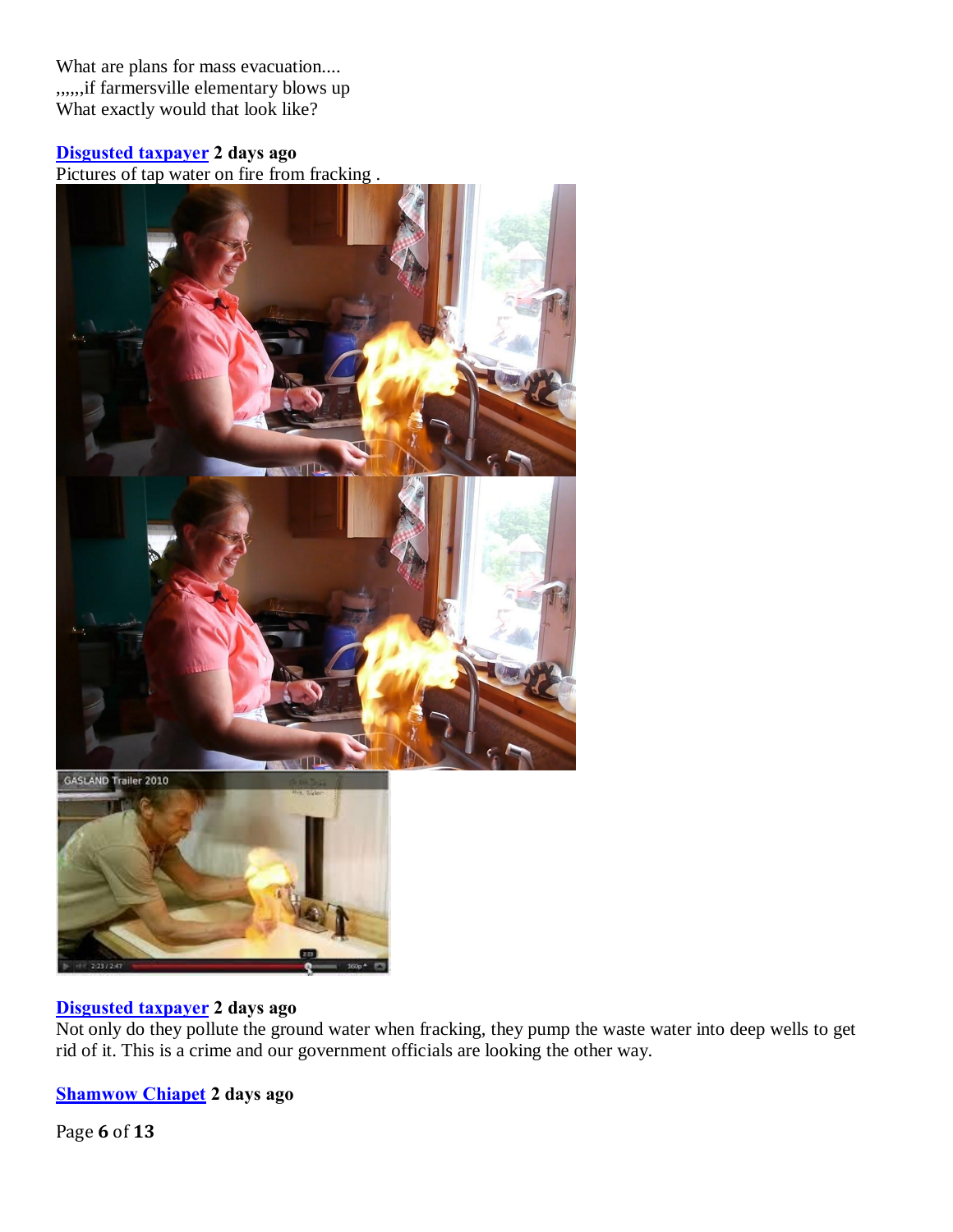## **[Disgusted taxpayer](http://connect.lehighvalleylive.com/user/Disgusted taxpayer/index.html) 2 days ago**

Well water on fire from leaking gas due to fracking.



**[macdadG](http://connect.lehighvalleylive.com/user/macdadg/index.html) 2 days ago** We do not benefit from fracking or pipeline Spin it any way you wish but It increases the danger to our health and safety

#### **[EileenA](http://connect.lehighvalleylive.com/user/EileenA/index.html) 1 day ago**

[@LordTankidious](http://connect.lehighvalleylive.com/user/ftomko3/index.html) [@EileenA](http://connect.lehighvalleylive.com/user/EileenA/index.html) [@PPSVII](http://connect.lehighvalleylive.com/user/pburg/index.html) Solar and wind are clean energy. Gas produced by fracking is not.

And if I have to pick up the bill with my tax dollars, you can bet I'm going to yell really loudly. Corporations should clean up their own mess

**[Disgusted taxpayer](http://connect.lehighvalleylive.com/user/Disgusted taxpayer/index.html) 2 days ago** Here is a web site

<https://www.youtube.com/watch?v=4LBjSXWQRV8>



Light Your Water On Fire from Gas Drilling, Fracking

**[Disgusted taxpayer](http://connect.lehighvalleylive.com/user/Disgusted taxpayer/index.html) 1 day ago**

Page **7** of **13**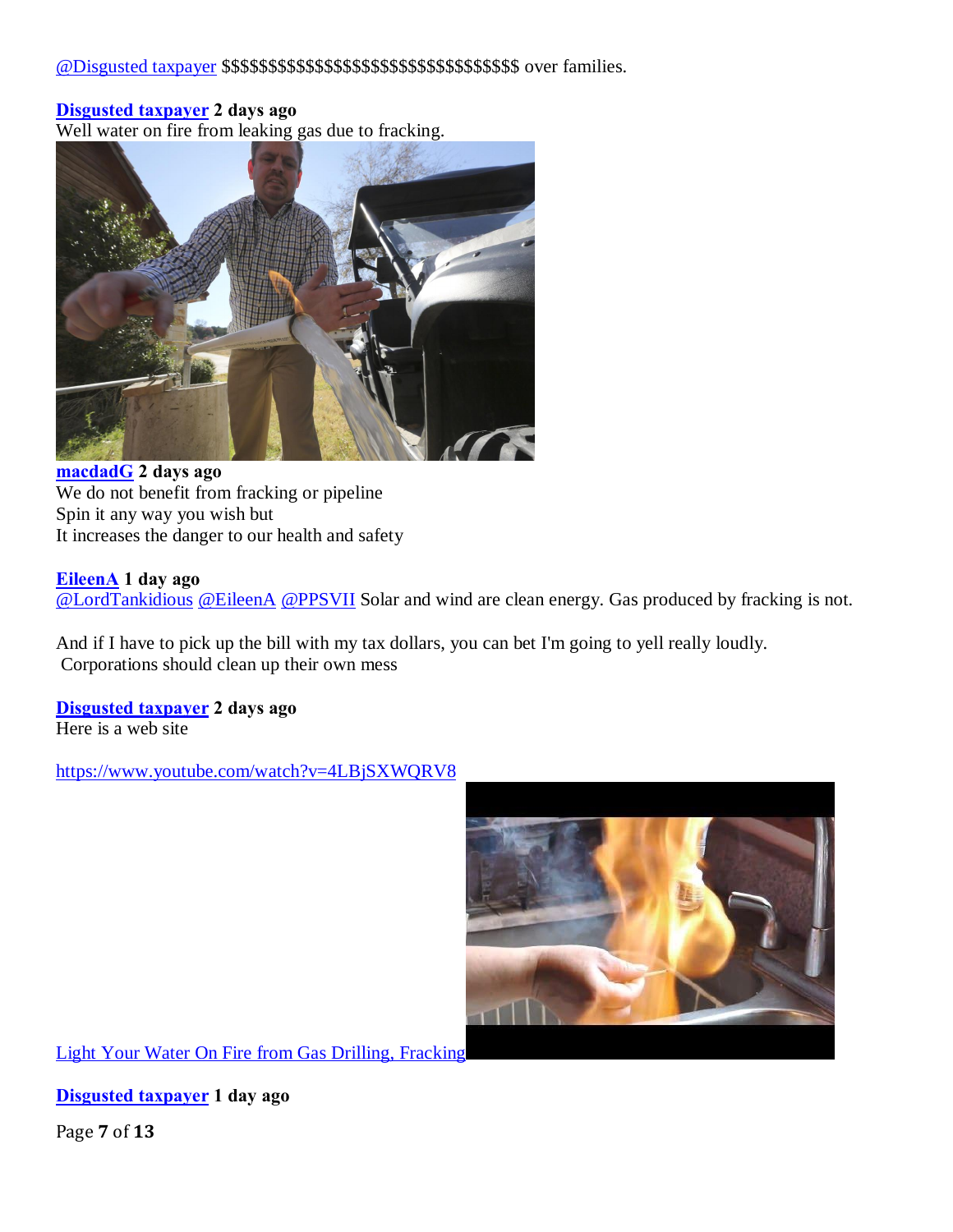For some of you who can't figure out how we got on to fracking from a pipeline comment. You see fisrt they drill for gas and now we need to move the gas, either truck or pipeline.

The body of evidence is growing that fracking is not only bad for the global climate, it is also dangerous for local communities.

And affected communities are growing in number. A new [report,](http://environmentamerica.org/sites/environment/files/reports/Fracking by the Numbers vUS.pdf) released Thursday, details the sheer amount of water contamination, air pollution, climate impacts, and chemical use in fracking in the United States.

"For the past decade, fracking has been a nightmare for our drinking water, our open spaces, and our climate,  $\ddot{o}$  Rachel Richardson, a co-author of the paper from Environment America, told ThinkProgress. Fracking, a form of extraction that injects large volumes of chemical-laced water into shale, releasing pockets of oil and gas, has been on the rise in the United States for the past decade, and the sheer numbers are staggering. Environment America reports that at least 239 billion gallons of water  $\hat{o}$  an average of three million gallons per well  $\hat{o}$  has been used for fracking. In 2014 alone, fracking created 15 billion gallons of wastewater. This water generally cannot be reused, and is often toxic. Fracking operators reinject the water underground, where it can leach into drinking water sources. The chemicals can include formaldehyde, benzene, and hydrochloric acid.

Fracking is also bad news for the climate. Natural gas is 80 percent methane, which traps heat 86 times more effectively than CO2 over a 20-year period. Newly fracked wells released 2.4 million metric tons of methane in 2014  $\hat{o}$  equivalent to the annual greenhouse gas emissions of 22 coal-fired power plants.

## **[Disgusted taxpayer](http://connect.lehighvalleylive.com/user/Disgusted taxpayer/index.html) 1 day ago**

Fracking is worst than coal- fired power plants Stop the pipeline slow down fracking.

**[Disgusted taxpayer](http://connect.lehighvalleylive.com/user/Disgusted taxpayer/index.html) 1 day ago** [@richhit](http://connect.lehighvalleylive.com/user/richhit/index.html)

Do your homework before you question any of my comments? Methane gas is far worse than burning coal. The fracking wells leak during and after the drilling.

## **[Disgusted taxpayer](http://connect.lehighvalleylive.com/user/Disgusted taxpayer/index.html) 1 day ago**

The Environmental Justice League of Rhode Island asserts that a new liquefied natural gas facility at Fields Point would accelerateclimate change.

The league the position paper, posted at RIFuture.org, predicts that the storage facility proposed by National Grid would increase emissions of methane, a potent greenhouse gas.

"While the oil and gas industry and their supporters like to present -natural gas  $\phi$  as a -cleaner  $\phi$  alternative or a -bridge fuel *o*towards a renewable future, in reality, gas produced by fracking is worse for the climate than coal," the paper says.

So coal is cleaner than natural gas?

The primary source for this material is Cornell University & Robert W. Howarth, who has researched the climate-warming effects of methane that escapes into the atmosphere during the lifespan of fracked gas  $\hat{o}$ from drilling to combustion.

In fracking, water is pumped underground at high pressure to fracture shale to free up gas or oil. Methane is released in the process.

## **[Disgusted taxpayer](http://connect.lehighvalleylive.com/user/Disgusted taxpayer/index.html) 1 day ago**

More than a dozen areas in the US have been shaken in recent years by small earthquakes triggered by oil and gas drilling, according to a government report released on Thursday.

Page **8** of **13**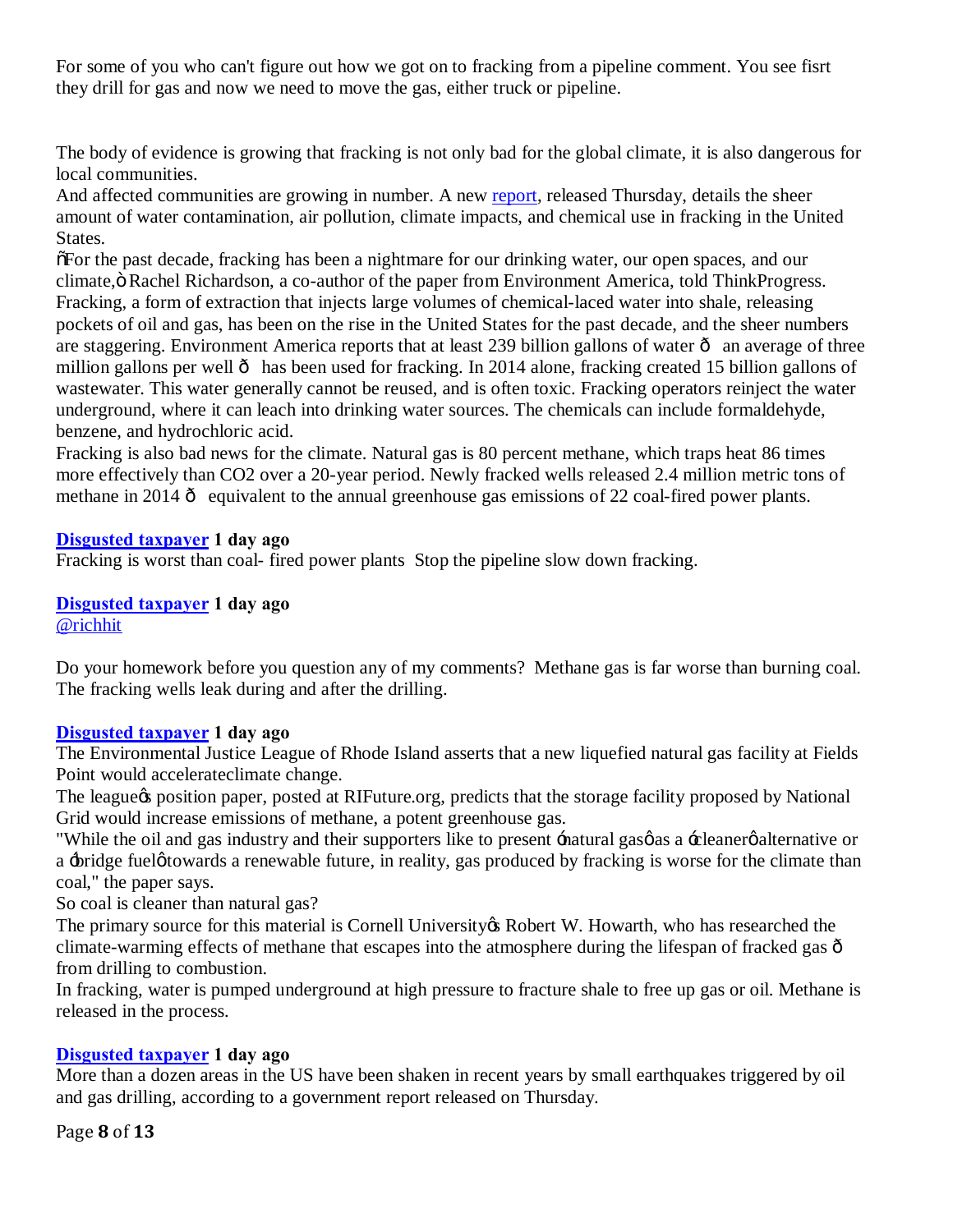The man-made quakes jolted once-stable regions in eight states, including parts of Alabama, Arkansas, Colorado, Kansas, New Mexico, Ohio, Oklahoma and Texas, according to researchers at the US Geological Survey.

Experts said the spike in seismic activity was mainly caused by the oil and gas industry injecting wastewater deep underground, which can activate dormant faults. A few instances stem from hydraulic fracturing, in which large volumes of water, sand and chemicals are pumped into rock formations in order to free oil or gas.

Oklahoma has been rocked by more magnitude-3 quakes than California, the most seismically active of the lower 48 states, Petersen said.Many studies have linked the rise in small quakes to the injection of wastewater into disposal wells, but the Geological Survey teport takes the first comprehensive look at where the man-made quakes are occurring.

 $\delta$ The hazard is high in these areas, $\ddot{o}$  said Mark Petersen, who leads the agency operational mapping project. Oklahoma was not on scientists *g* radar until recently when the state experienced a spate of quakes, the largest registering a magnitude-5.6 in 2011. Earlier this week, the Oklahoma Geological Survey acknowledged that it was very likely most of the recent shaking was from wastewater disposal. Many faults awakened by drilling have not moved in millions of years, Geological Survey geophysicist William Ellsworth said.

öThey *d*re ancient faults, ö he said. "O We don *d* always know where they are."

## **[Disgusted taxpayer](http://connect.lehighvalleylive.com/user/Disgusted taxpayer/index.html) 1 day ago**

Here are a few paragraphs from the clean water act, what a joke, they don't enforce the laws.

The Office of Water (OW) ensures drinking water is safe, and restores and maintains oceans, watersheds, and their aquatic ecosystems to protect human health, support economic and recreational activities, and provide healthy habitat for fish, plants and wildlife.

OW is responsible for implementing the Clean Water Act and Safe Drinking Water Act, and portions of the Coastal Zone Act Reauthorization Amendments of 1990, Resource Conservation and Recovery Act, Ocean Dumping Ban Act, Marine Protection, Research and Sanctuaries Act, Shore Protection Act, Marine Plastics Pollution Research and Control Act,

## **[Disgusted taxpayer](http://connect.lehighvalleylive.com/user/Disgusted taxpayer/index.html) 1 day ago**

The natural gas industry spent \$8 million lobbying Pennsylvania politicians last year, according to a new analysis from the nonpartisan government reform group, Common Cause/PA, and the Conservation Voters of PA. The project, called MarcellusMoney, is an ongoing effort to track the political influence of Pennsylvania $\alpha$  gas drillers, who have spent \$55.9 million on lobbying

## **[Millwright455](http://connect.lehighvalleylive.com/user/Millwright455/index.html) 1 day ago**

The pipeline will not serve Hunterdon Cty. If PA wants to move the gas to Mercer Cty keep in in PA and cross the river in Mercer Cty. There at least 2 gas transmission lines going thru My area from a to North Jersey. If they want to go thru an area they should make gas available to the residents in the affected area

## **[Green Dreams](http://connect.lehighvalleylive.com/user/SMeacham/index.html) 22 hours ago**

[@Josh II](http://connect.lehighvalleylive.com/user/jasper1/index.html) - the fact that new scientific information continues to become available doesn't seem to phase you. Science isn't static - what may have been true 5 years ago may well have changed by now - as in scientific knowledge about greenhouse gases. And please explain to the man in Salem Township who was literally catching fire as he was running out of his house just how safe these pipelines are. When you take the industry's bogus claims of need and couple them with the same industry's consistent safety violations, you begin to get a glimpse into the reasons for the unprecedented opposition to PennEast's proposal.

Page **9** of **13**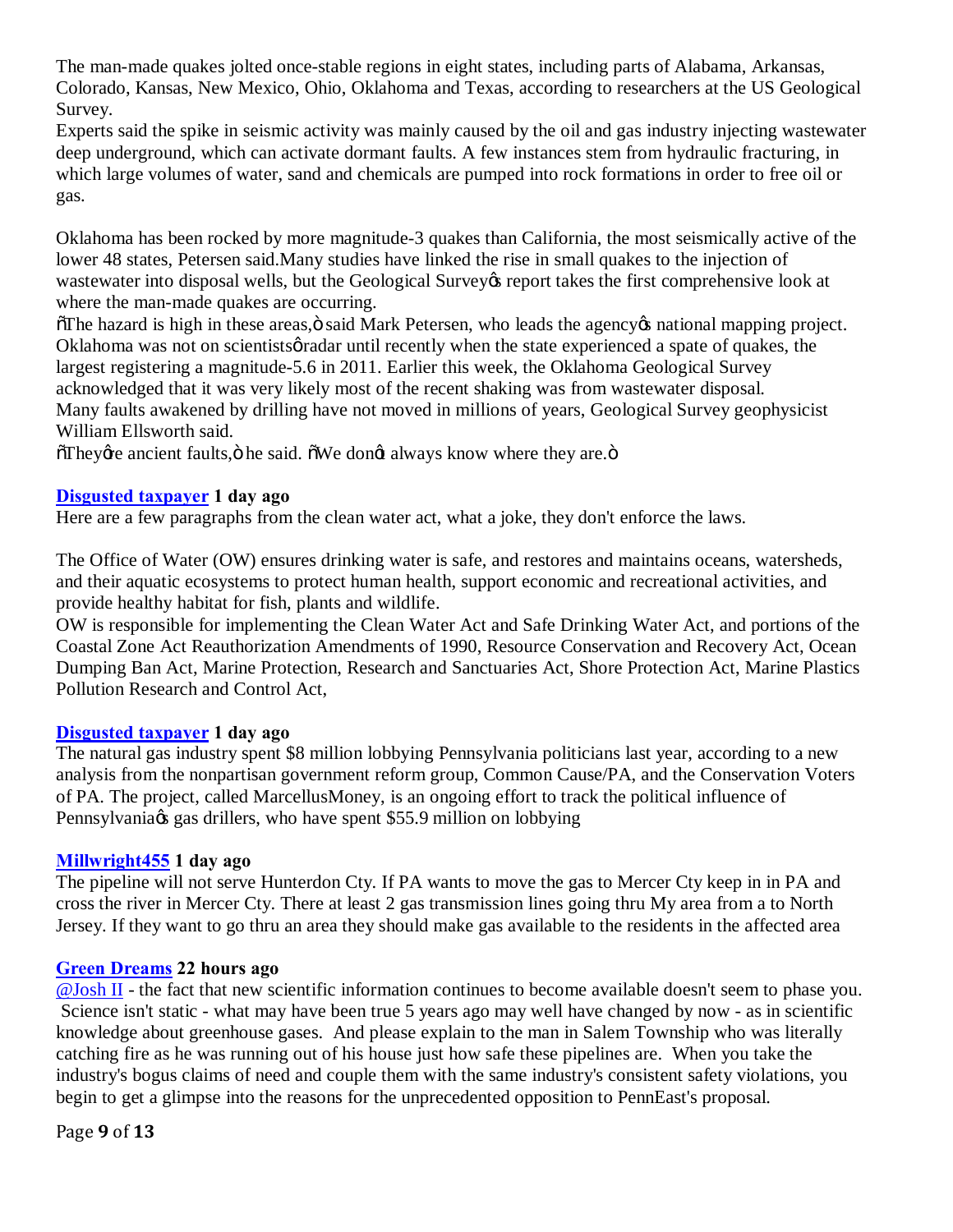## **[jerzeybird](http://connect.lehighvalleylive.com/user/jerzeybird/index.html) 1 day ago**

FERC admits over and over again throughout the DEIS that they have incomplete data, serious deficiencies in data. And yet, they claim that PennEast will have minimal impacts in their conclusions? As a scientist, I was taught in graduate school to be very skeptical of the abstract (executive summary) and conclusion sections of a scientific paper because these are often laced with misstatements that are invalidated by the actual methods section of the paper. If you read the actual data in the DEIS, you will see that Kornick is playing that game - look at what the rubber stamp agency FERC concludes, but don't look at our actual data.

The full frontal focus of Kornick's piece is to attack the Sierra Club, rather than stick to the facts of the DEIS. It's called deflection; if I make you look over there, you won't see what I'm avoiding over here.

Now paragraph by paragraph:

FERC did NOT examine the potential impacts of geology, soils, water resources, wetlands, vegetation and wildlife, air quality, noise, and cumulative impacts. Because they could not. What the DEIS states almost 80 times, is that PennEast's studies are "on-going". PennEast entered the pre-file application process TWO YEARS AGO. Even in locations where PennEast had survey access, they have failed to complete their required environmental studies. FERC could not possibly have taken a "hard look" - which is required of them by the National Environmental Policy Act (NEPA) - with the absence of data put forth by PennEast.

If PennEast really wanted to minimize impacts and maximize safety, they would build the pipe according to NJ BPU standards of a Class 2 pipe. But instead, because they are a federal project that doesn't have to respect the laws of the communities through which they propose to traverse, they will be building the project with Class 1 pipe, in some cases, within 25 feet of homes. And in many communities that do not have fire hydrants.

PennEast doesn't have any employees. All individuals working on the PennEast pipeline are employees of the partner companies. Kornick herself works for Natural Resource Group, one of the PennEast partners. PennEast doesn't have a building. It's a shell company, with limited liability, so they can get out of Dodge in the event of an accident or if they go belly up and abandon the pipeline. Contractors working for PennEast are all from out of the NJ/PA area. We know because we've been observing their license plates for almost two years. Even FERC acknowledged in the DEIS that there would be a limited economic benefit to impacted communities from jobs.

As Director of the New Jersey Sierra Club, Tittel's claims are always about New Jersey, where IN FACT, 70% of landowners have indeed refused survey access and have flooded the FERC docket with comments stating that they will never allow PennEast on their land, and will force PennEast to take them to eminent domain court.

I literally laughed out loud when I read FERC's conclusion that PennEast would improve air quality. Examining the actual data, however, shows that PennEast will emit Nox, Sox, particulate matter, CO and unbelievable amounts of Green House Gases. The USEPA limit for reporting GHG is 25,000 metric tons per year. PennEast's own tables in the DEIS show that it will emit 274,000 metric tons annually. GHG's are now regulated as air pollutants, but PennEast has taken advantage of a loophole in the regulations which will allow it to dump those air pollutants at excessive levels. You can read about it in Section 4, pages 202-209.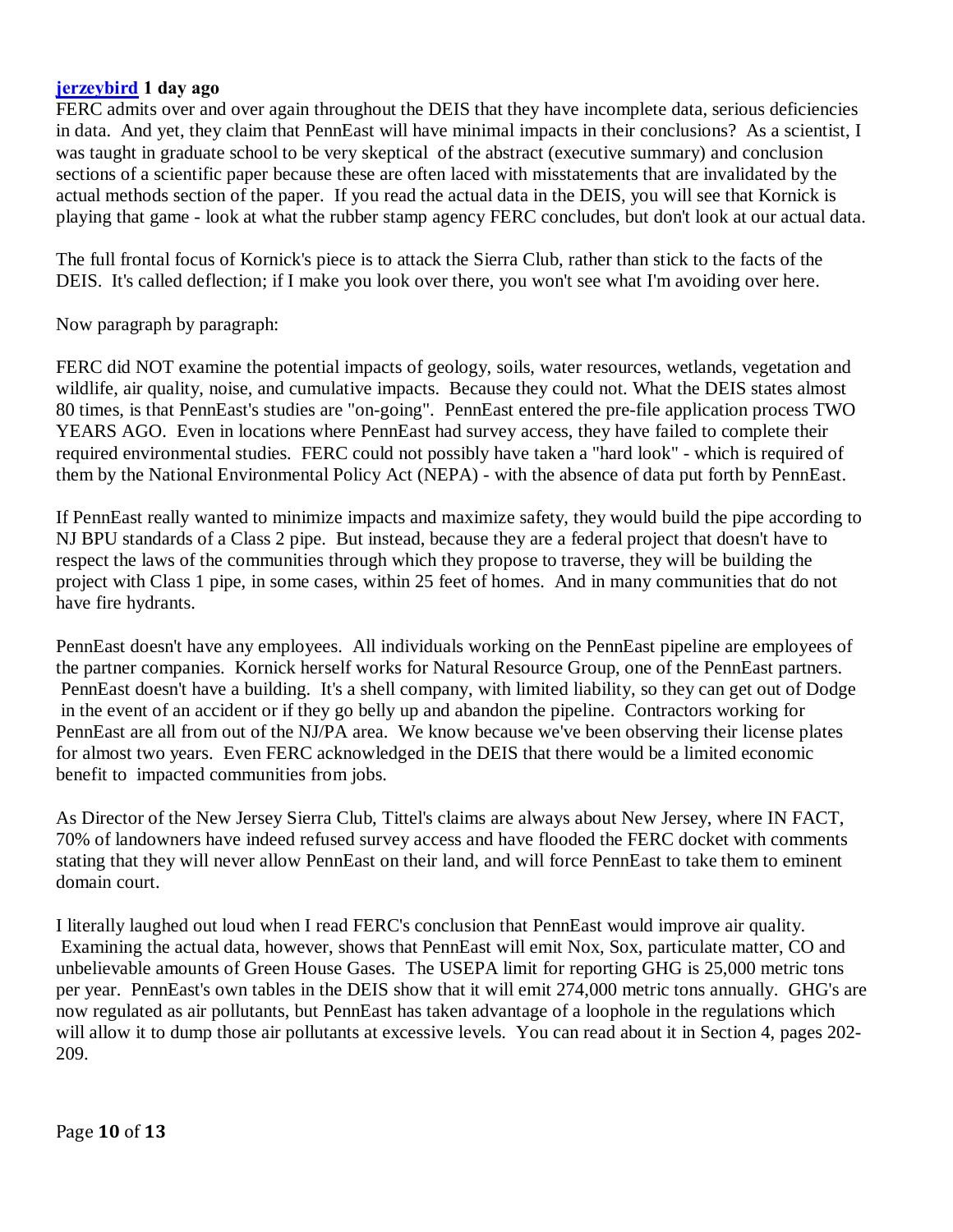FERC's alternative and cumulative analysis was a complete joke. There were about four paragraphs devoted to it. It said absolutely nothing of importance. That is a bold disregard of NEPA, and we intend to hold FERC's feet to the fire about it.

1,600 acres is more than a thousand acres, and so "thousands" of acres is correct In spite of Kornick's claim that half of it will be restored to pre-construction status, somebody still needs to tell me how clear cutting trees get restored. They don't. Not in our lifetime.

Kornick and her cronies know that nobody except impacted communities will be reading this nearly 1200 page document, and so she believes that if she spins it just right, she can get some PR points for her project.. Communities impacted by this project are facing a rigged regulatory system and a billion dollar corporation who wants to take our land for their profit. You'll notice that Kornick is no longer making the claim that PennEast will deliver natural gas to the PA/NJ area, but they insisted that they would for the first year and half after they came to town. You can expect the rest of what Kornick claims in this piece to go to the wayside in exactly the same way.

## **[Disgusted taxpayer](http://connect.lehighvalleylive.com/user/Disgusted taxpayer/index.html) 1 day ago**

For all of you who think fracking is safe and doesn't pollute the ground water, move on up near a fracking well and see how long you stay there, and by all means drink that good fresh water coming from your tap.

## **[Disgusted taxpayer](http://connect.lehighvalleylive.com/user/Disgusted taxpayer/index.html) 1 day ago**

Our officials here in Pa. are bought and paid for by the fracking industry, that is why nothing is being done.

<http://grist.org/climate-energy/pennsylvanians-are-complaining-their-water-is-fracked-up-now-what/>

**[macdadG](http://connect.lehighvalleylive.com/user/macdadg/index.html) 1 day ago** End fracking

End pipeline We do not benefit Billion dollar racket For very few And corrupt politicians Ruins our land, water, health,kids and grandkids Health And years of cleanup When these paper corporations Disappear.....

## **[Disgusted taxpayer](http://connect.lehighvalleylive.com/user/Disgusted taxpayer/index.html) 1 day ago**

Livestock contamination effecting our food from fracking. <http://www.mintpressnews.com/livestock-falling-ill-in-fracking-regions/211720/>

#### **[Disgusted taxpayer](http://connect.lehighvalleylive.com/user/Disgusted taxpayer/index.html) 1 day ago**

Pennsylvania law makers take money from the fracking industry to look the other way. DEP dragging their feet on complaints from homeowners for years. I cannot contaminate the ground or water, why can an industry pollute or aquifers for centuries to come. Doesn't make any sense. I would rather pay higher heating bills then pollute the ground, air and water.

## **[Green Dreams](http://connect.lehighvalleylive.com/user/SMeacham/index.html) 23 hours ago**

Page **11** of **13**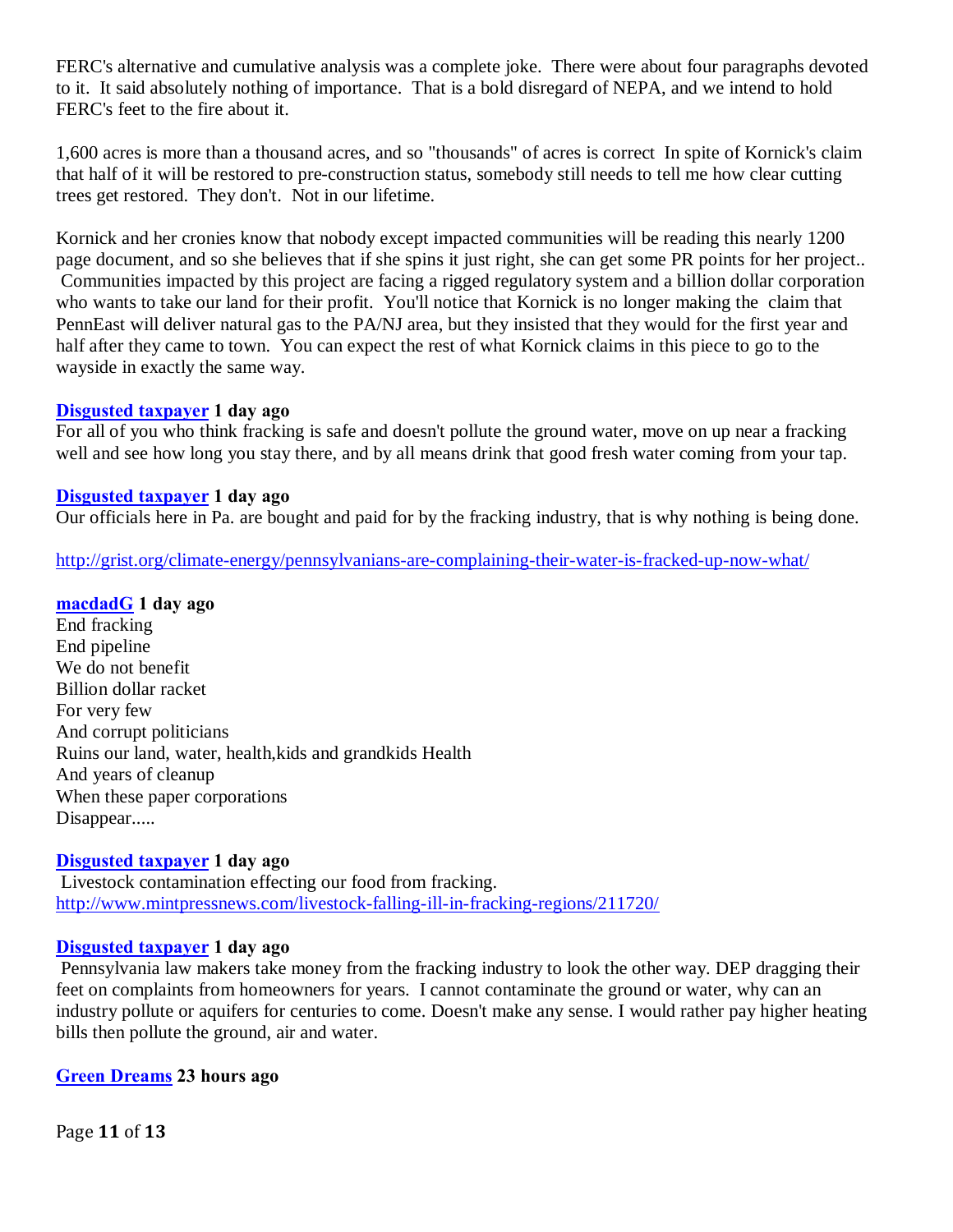Ms. Kornick, Sierra Club is standing with all the opponents of this unnecessary project to form the "fringe group" you disparage. You know, those who lose sleep at night worrying that they could lose everything and everyone they hold dear if the 36 inch pipeline slated to steal the open space and farms our tax dollars preserved gets built and then blows up. Don't tell us that's hysteria - just remember Allentown, Salem Township, and all the other pipeline fatalities. This "fringe group" which you have used every opportunity to discredit would include those of us with forested areas that, once cut down, will never be usable again in our lifetime and would impact farm income. Don't quote the incomplete draft EIS to us, Ms. Kornick - read the report so you realize just how much information is NOT in there.

The millions of people whose water sources could be compromised if this corporate land grab goes through are by association part of the "fringe group". Don't tell me their drinking water is safe because PE will mitigate, remediate, blah blah blah - read the draft EIS to see that PennEast says it will figure out a solution if and when it happens - code for "too late". The people who actually understand that natural gas is NOT clean energy and that its continued expansion is at odds with this country's stated greenhouse gas reduction plans are part of that "fringe group" Ms. Kornick. While natural gas emits about half as much carbon dioxide as coal, the proposed pipelines would appropriate all of the U.S. emissions budget for natural gas alone. Don't tell me that's exaggeration - look up the article published this last week that quotes Stephen Kretzmann, Executive Director of Oil Change International. He also said  $\delta$ Expanded natural gas production is a bridge to climate disaster. $\ddot{o}$  "Our report shows that even if we entirely eliminated emissions from coal and oil, the emissions from the natural gas boom alone would still blow our climate budget." And please understand that instead of your industry's stubbornly clinging to antiquated rules to permit corporate gain, some of us listen to scientists and then act accordingly. If Sierra Club and others now have information about the urgency of this problem, that doesn't make them a "fringe group" - it makes them intelligent and willing to adapt to a changing world's environment, which continues to be harmed by your industry's refusal to move quickly to renewables.

So please, Ms. Kornick, STOP deliberately misleading the public that your self-serving project holds any benefit for anyone other than your corporate members and their shareholders. Please stop disrespecting the people and environmental groups committed to keeping our neighborhoods, our families and our environment safe. Your company's desperate corporate greed is showing, Ms. Kornick.

## **[Madam W](http://connect.lehighvalleylive.com/user/Madam W/index.html) 20 hours ago**

[@Green Dreams](http://connect.lehighvalleylive.com/user/SMeacham/index.html) WELL SAID ! ! !

## **[Disgusted taxpayer](http://connect.lehighvalleylive.com/user/Disgusted taxpayer/index.html) 19 hours ago**

Workers are a dime a dozen when it comes to fracking, Industry doesn't care about their health.

*"You'd constantly have cracked hands, red hands, sore throat, sneezing. All kinds of stuff. Headaches. My biggest one was a nauseating dizzy headache . . . People were sick all the time . . . and then they'd get into trouble for calling off sick. You're in muck and dirt and mud and oil and grease and diesel and chemicals. And you have no idea [what they are] . . . It can be anything. You have no idea, but they [Management] don't care . . . It's like, 'Get the job done.' . . . You'd be asked to work 15, 18 hour days and you could be so tired that you couldn't keep your eyes open anymore, but it was 'Keep working. Keep working. Keep working.'"*

Workers are exposed to more than 1,000 chemicals, most of them known carcinogens. They are exposed to radioactive waste, brought up from more than a mile in the earth. They are exposed to the effects from inhaling silica sand; they are exposed to protective casings that fail, and to explosions that are a part of building and maintaining a fossil fuel system that has explosive methane as its primary ingredient.